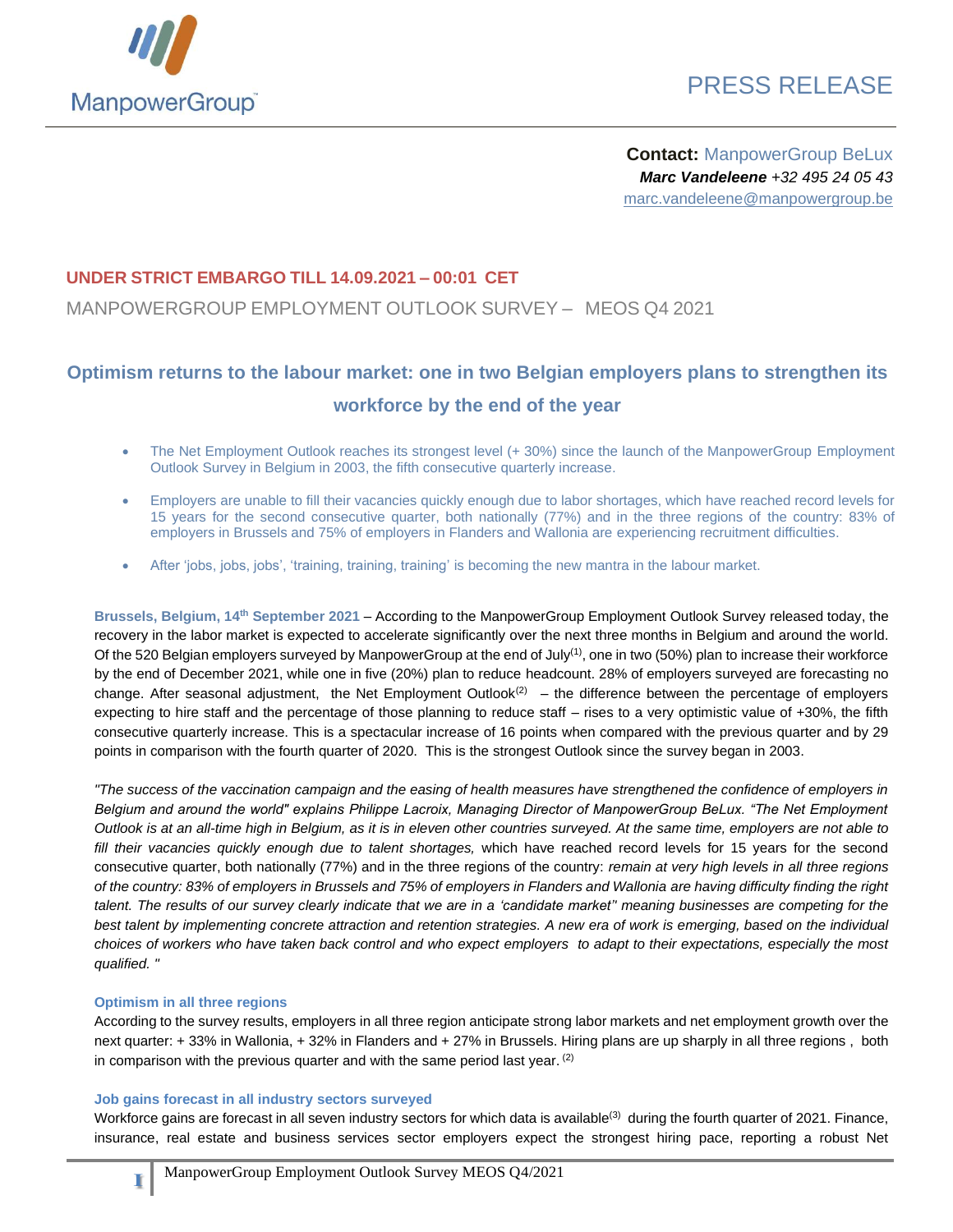

Employment Outlook of +38%, while Outlooks stand at +36% and +35% in the Wholesale & Retail Trade sector and the Manufacturing sector, respectively. Healthy hiring activity is anticipated in the Public services, health, education and social service sector (+31%), in the Construction sector (+28%) and in the Transport and Logistic sector (+23%) . Meanwhile, the weakest labour market is expected by Other Production sector employers – Agriculture & Fishing; Electricity, Gas & Water; Mining & Quarrying industries –, reporting an Outlook of +12%.

#### **Employer confidence increases in line with company size**

According to the ManpowerGroup survey, the Net Employment Outlook shows an increasing value in line with the size of the company: +8% for Micro businesses (<10 workers), +22% for Small busineses (10-49 workers), +28% for medium-sized companies (50-249 workers) and +39% for large companies (≥ 250 workers).

#### **'Training, Training, Training' to overcome talent shortages**

To overcome the ongoing talent shortages that still affect 77% of Belgian employers surveyed by ManpowerGroup – a figure down 6 points compared to the previous quarter but still a 15-year high for the second consecutive quarter – companies are having to be creative filling their vacancies. 37% of organizations are investing in training, skills development and mentoring, while 72% of them say they want to offer greater flexibility, both in terms of working hours (41%) and location (31% ) – teleworking or work in satellite locations. 30% of employers are willing to improve salary conditions to help attract talent, compared to 23% offering nonfinancial benefits such as time off. Finally, 19% say they are prepared to reduce their job skills or experience requirements when recruiting and 10% will be ready to eliminate job screening.

Training is emerging as the top short-term priority for HR departments and many companies are preparing to launch new training intiatives in the next six months. Indeed, 30% of employers surveyed plan to launch new technical training programs, 26% plan to increase management skills, 25% of them plan to offer new training to improve soft skills (communication, time management, etc.) while 22% of them will initiate one-on-one career coaching programmes to address the lack of available talent.

The ManpowerGroup survey shows that all talent pools should receive attention in the area of reskilling or upskilling, whether they be young graduates (38%), low skilled staff (38% ), highly qualified staff (37%) or workers over 50 years old (22%).

As more employers' plan to upskill workers, money (22%), time (22%) and lack of knowledge or access to the right training partners (13%) were cited as the biggest obstacles facing businesses.

"In a world that is changing ever more rapidly, that is becoming automated, digitalized and becoming virtual, skills are under more *pressure than ever and threatened with obsolescence. Therefore, after the 'Jobs, Jobs, Jobs', 'Training, Training, Training' is becoming the new mantra on the job market,"* adds Philippe Lacroix.

#### **Record employment prospects together with worldwide talent shortages**

ManpowerGroup interviewed more than 44,000 employers around the world on hiring intentions for the fourth quarter of 2021. Employers anticipate payroll gains in 41 of the 43 countries and report stronger hiring plans in 31 countries in comparison with the previous quarter. This encouraging trend is also observed in the EMEA region (Europe, Middle East, Africa), with positive recruitment intentions in 25 of the 26 countries surveyed, improving in 20 of them on a quarterly basis.

Highlight: Hiring outlooks reach survey record levels for 11 out of 43 markets – United States (+48%), Canada (+40%), Netherlands (+40%), Mexico (+39%), France (+37%), Ireland (+34%), Spain (+32%), United Kingdom (+32%), Belgium (+30%), Germany (+28%) and Italy (+28%). Employment prospects are also very optimistic in India (+44%), while they are more modest in Japan (+16%), Brazil (+14%), China (+12%) and Australia (+12%).

As in Belgium, the encouraging employment outlook is accompanied by a 18 year high in talent shortages for the second consecutive quarter, affecting 69% of employers worldwide (unchanged from the previous quarter), and 73% of employers in the EMEA region (down 1 point from the previous quarter).

*The results of the next ManpowerGroup Employment Outlook Survey will be released on 14th December 2021 and will report hiring expectations for Q1 2022.*

**2**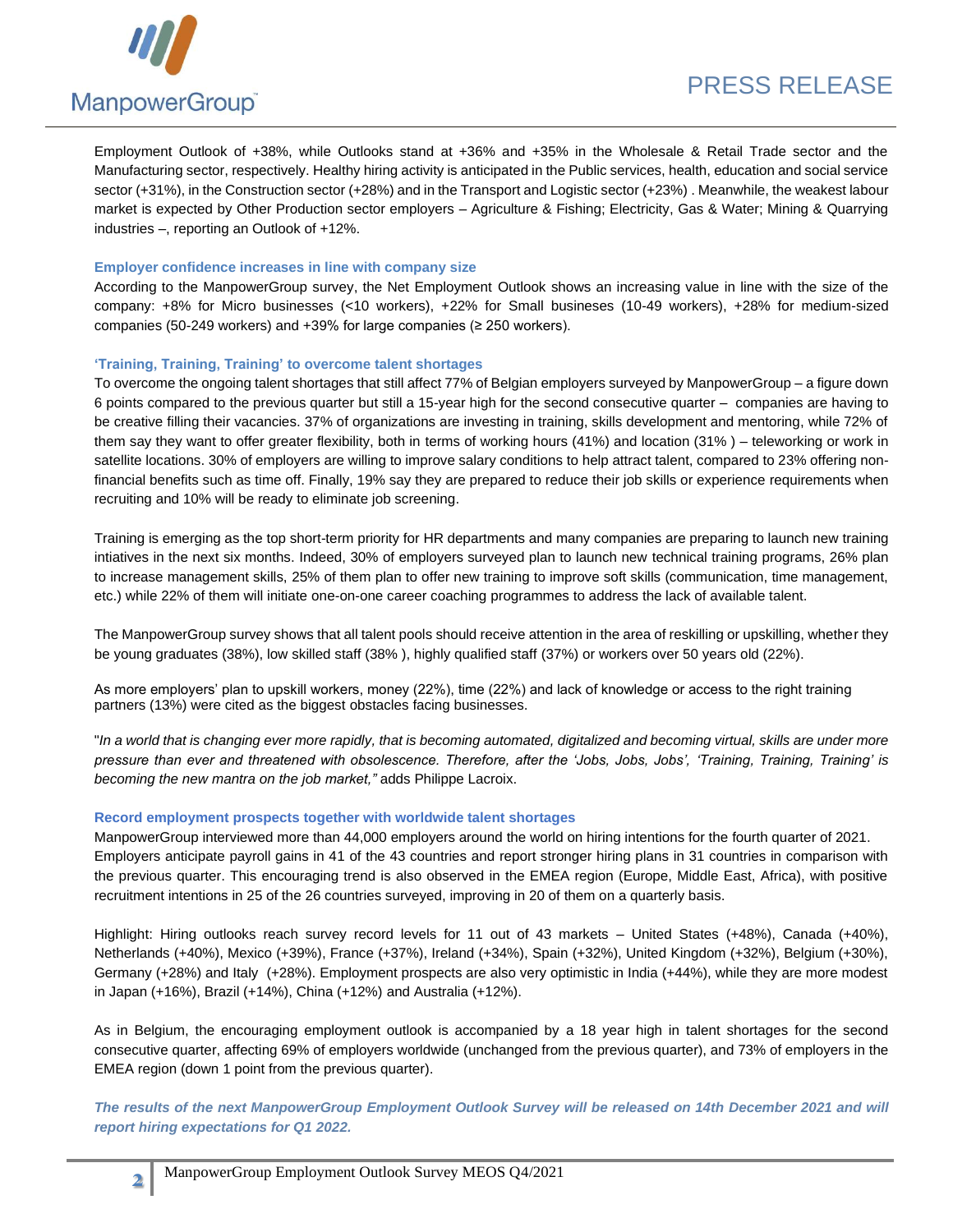

(1) The methodology used to collect the data for the Employment Outlook changed for [Q4 2021 / Q1 2022]. Respondents in prior quarters were contacted via telephone. With the shift to remote working and much higher reliance on the internet, survey responses are now being collected online. Respondents are members of double opt-in online panels and are incentivized to complete the survey. The question asked and the respondent profile remains unchanged. Size of organization and sector are standardized across all countries to allow international comparisons

 $^{(2)}$  Throughout this report, we use the term "Net Employment Outlook." This figure is derived by taking the percentage of employers anticipating an increase in hiring activity and subtracting from this the percentage of employers expecting to see a decrease in employment at their location in the next quarter. The result of this calculation is the Net Employment Outlook. Net Employment Outlooks for countries and territories that have accumulated at least 17 quarters of data are reported in a seasonally adjusted format unless otherwise stated. Seasonally adjusted data are not available for Croatia.

 $(2)$  Separate analysis of the Restaurants & Hotels sector is not available for the fourth quarter of 2021.





@ 2021 ManpowerGroup Employment Outlook Survey

**3**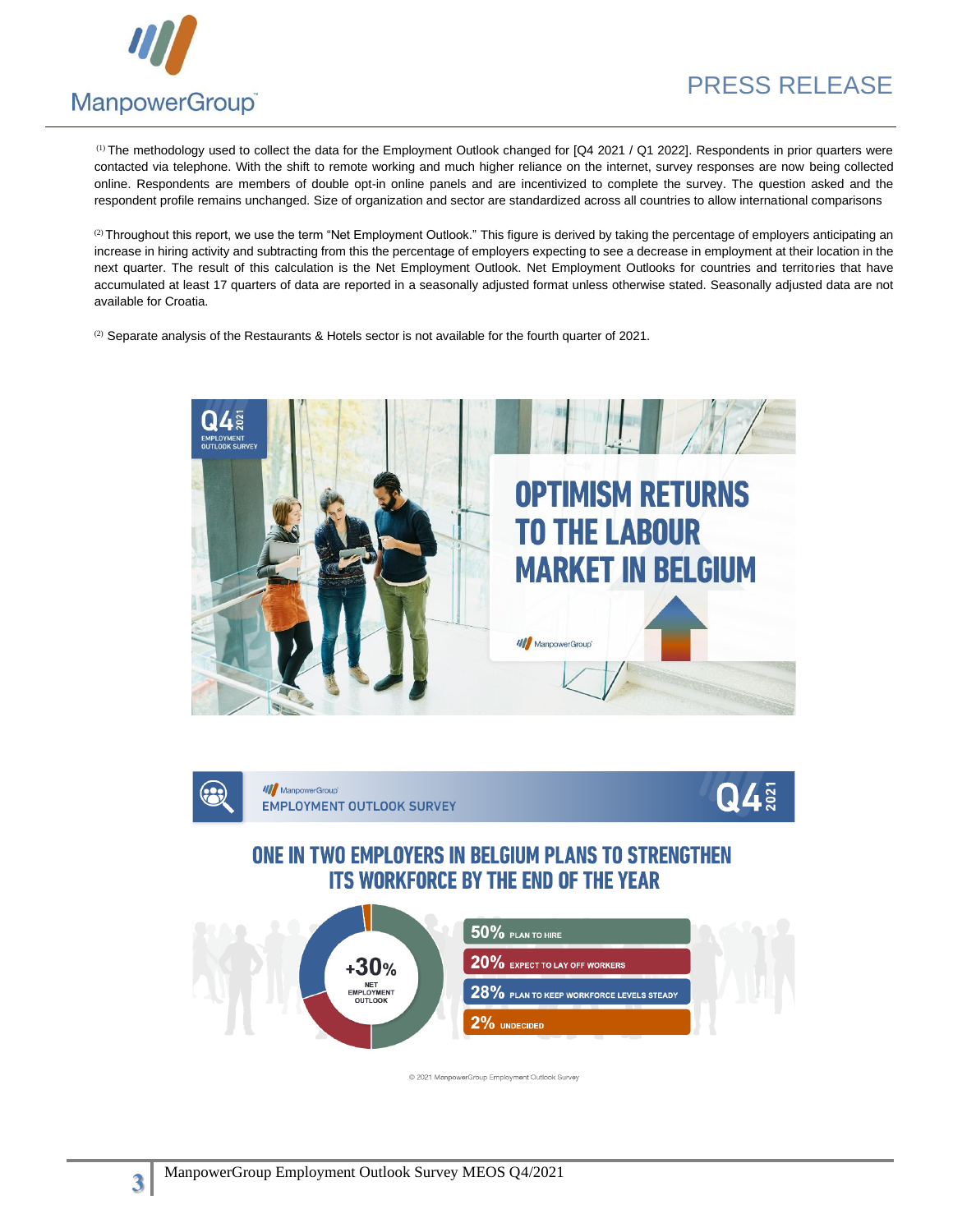

 $Q4\frac{5}{8}$ 

 $Q4$ **///** ManpowerGroup  $(2)$ **EMPLOYMENT OUTLOOK SURVEY OPTIMISM IN ALL THREE REGIONS** 32% 33%  $30%$ 27%  $17%$  $17%$  $14%$  $11%$  $\sqrt{a^3}$  $Q3$  $Q3$  $Q4$ **BELGIUM BRUSSELS** @ 2021 ManpowerGroup Employment Outlook Survey



**////** ManpowerGroup **EMPLOYMENT OUTLOOK SURVEY** 

## **JOB GAINS FORECAST IN ALL INDUSTRY SECTORS SURVEYED**



"Agriculture & Fishing; Electricity, Gas & Water; Mining & Quarrying industries. "No data available for Q4 @ 2021 ManpowerGroup Employment Outlook Survey



ManpowerGroup Employment Outlook Survey MEOS Q4/2021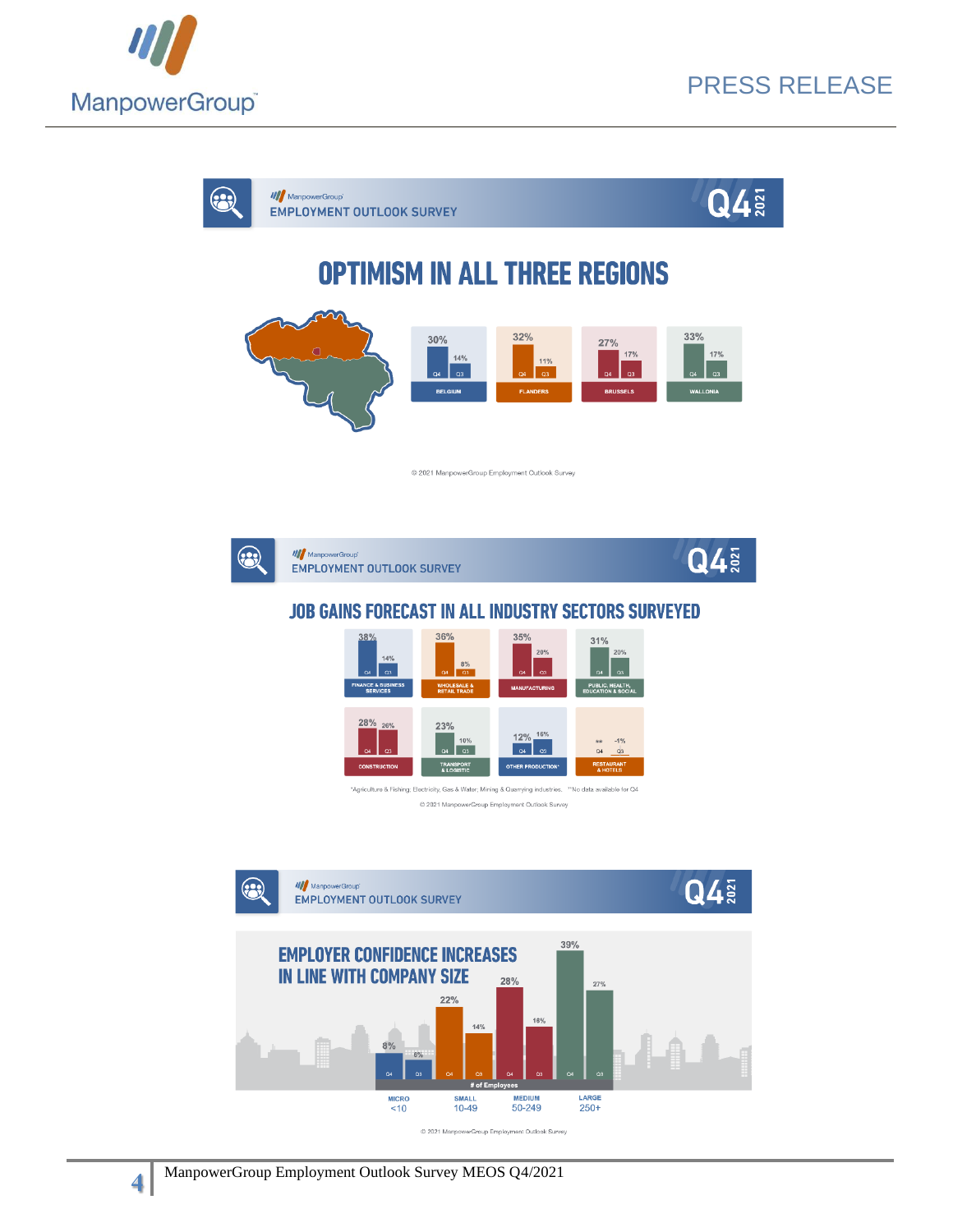





### THE TALENT SHORTAGES REMAIN AT 15-YEAR HIGH IN ALL THREE REGIONS OF THE COUNTRY, FOR THE 2 CONSECUTIVE QUARTERS



@ 2021 ManpowerGroup Employment Outlook Survey



**5**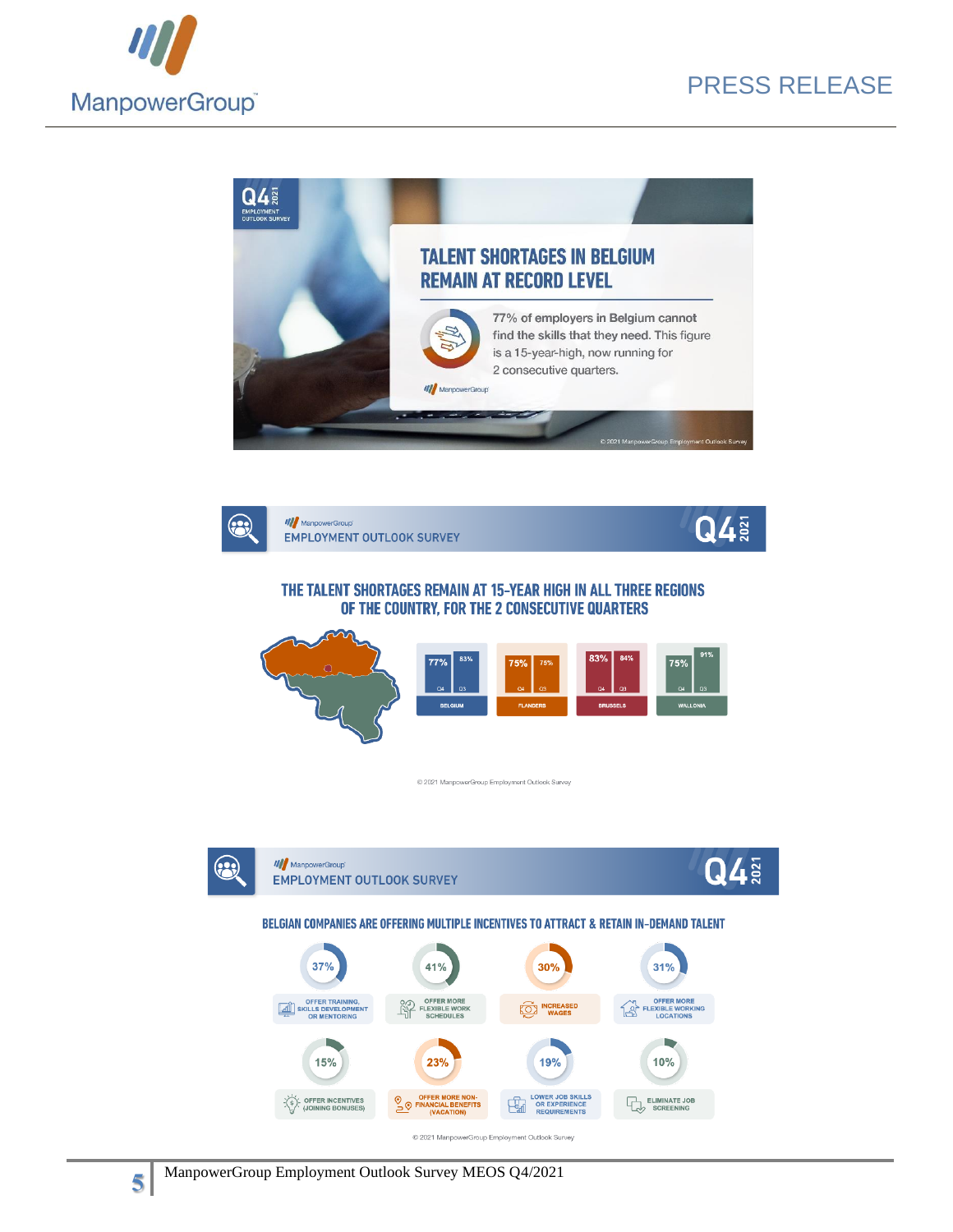





## Presentation of the Survey

**6**



The ManpowerGroup Employment Outlook Survey for the fourth quarter of 2021 was conducted between 7 and 28 July 2021 by interviewing a representative sample of employers from over 44,000 private companies and public organizations in 43 countries and territories around the world (including 520 in Belgium). The aim of the survey is to measure employers' intentions to increase or decrease the number of employees in their workforce during the next quarter. All survey participants were asked the same question: "How do you anticipate total employment at your location to change in the three months to the end of December 2021 as compared to the current quarter?" It is the only forward-looking survey of its kind, unparalleled in its size, scope, longevity and area of focus. The Survey has been running for more than five decades and is one of the most trusted surveys of employment activity in the world. It is considered a highly respected economic indicator.

Note that in Quarter 2 of 2008, the survey adopted the TRAMO-SEATS model for seasonal adjustment of data. As a result, you may notice some seasonally adjusted data points change slightly from previous reports. This model is recommended by the Eurostat department of the European Union and the European Central Bank and is widely used internationally.

We have conducted a review and update of the MEOS survey to make it more relevant to the global business environment as we enter the 2020. From 2Q 2020, the industry sector categories used in EMEA countries have been updated. The total number of sectors has been reduced from 10 to seven, prior to the current quarter, data for some of the countries and territories included in the survey were weighted by industry sector and organization size. ManpowerGroup has decided to phase out weighting entirely across all countries and territories in the survey from 2Q 2020. From this point, all 43 countries and territories will receive findings based on target quota interviewing, increasing consistency across the survey. Seasonal adjustment of the data to reflect local labor market patterns will continue to be applied in all countries and territories taking part for more than four years.